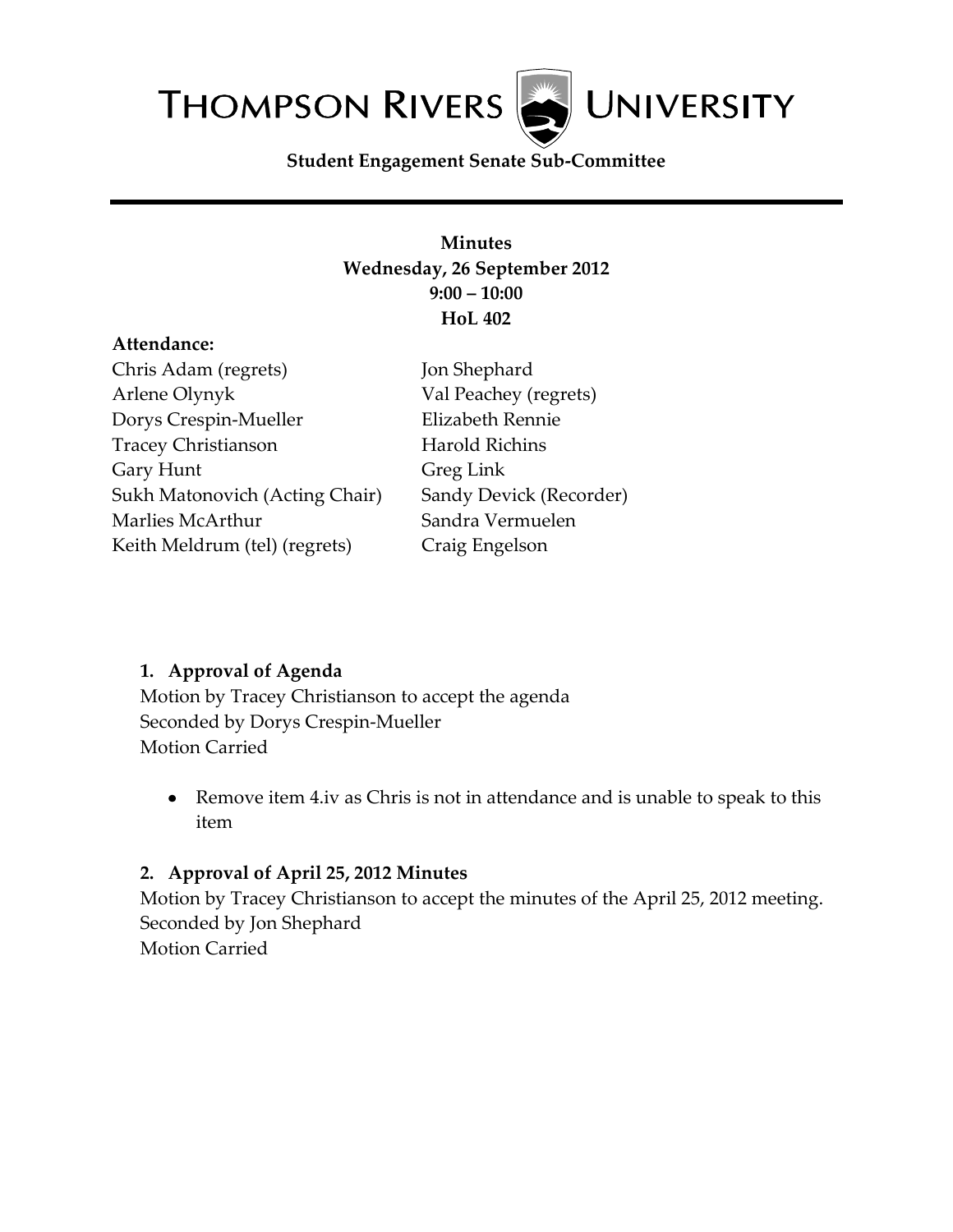### **3. Business Arising**

- **i. Status of Revised Terms of Reference and Membership – Chris Adam**
	- Chris has to meet with the Steering Committee of Senate to explain the rationale for the changes. So for now the Terms of Reference and Membership remain as they were previously.

# **4. New Business**

# **i. CLASSE - Dorys Crespin-Mueller and Gary Hunt**

- The CLASSE compares educational practices that faculty deem important to the frequency in which students feel that they are engaging in those practices.
- CLASSE is a classroom-level adaptation of NSSE.
- 49 questions in the instrument that can be customized
- IPA will probably administer the survey
- It will be done towards the end of the semester
- The big difference in the way it is administered is that the delivery is managed in-house, with local controls, versus NSSE that sends out the survey to students

# **ACTION: Dorys to send a sample of CLASSE**

- The objective is to get students' response to their classroom experiences
- This is a great vehicle to help faculty increase student engagement in classroom settings

**ACTION** Provide an update of the results at the January meeting

# **ii. NSSE –Dorys Crespin-Mueller**

- There is a new survey instrument for 2013
- TRU will participate on 2014 (3-year cycle with 40 other Canadian institutions)
- Fall of 2013 TRU will provide data to NSSE
- One change is that modules have been added on topics such as Academic Advising, Civic Engagement, transfer of skills, experience with writing, etc.
- IPA will study the analysis and see what TRU wants to learn from this

# **iii. Timing for next Retention Report at TRU - Dorys Crespin-Mueller**

 $\bullet$ Retention reports will be ready the  $1<sup>st</sup>$  week of November (fall to fall retention) and it will be by program

### **iv. Feedback report - new process –Chris Adam** Removed from the agenda